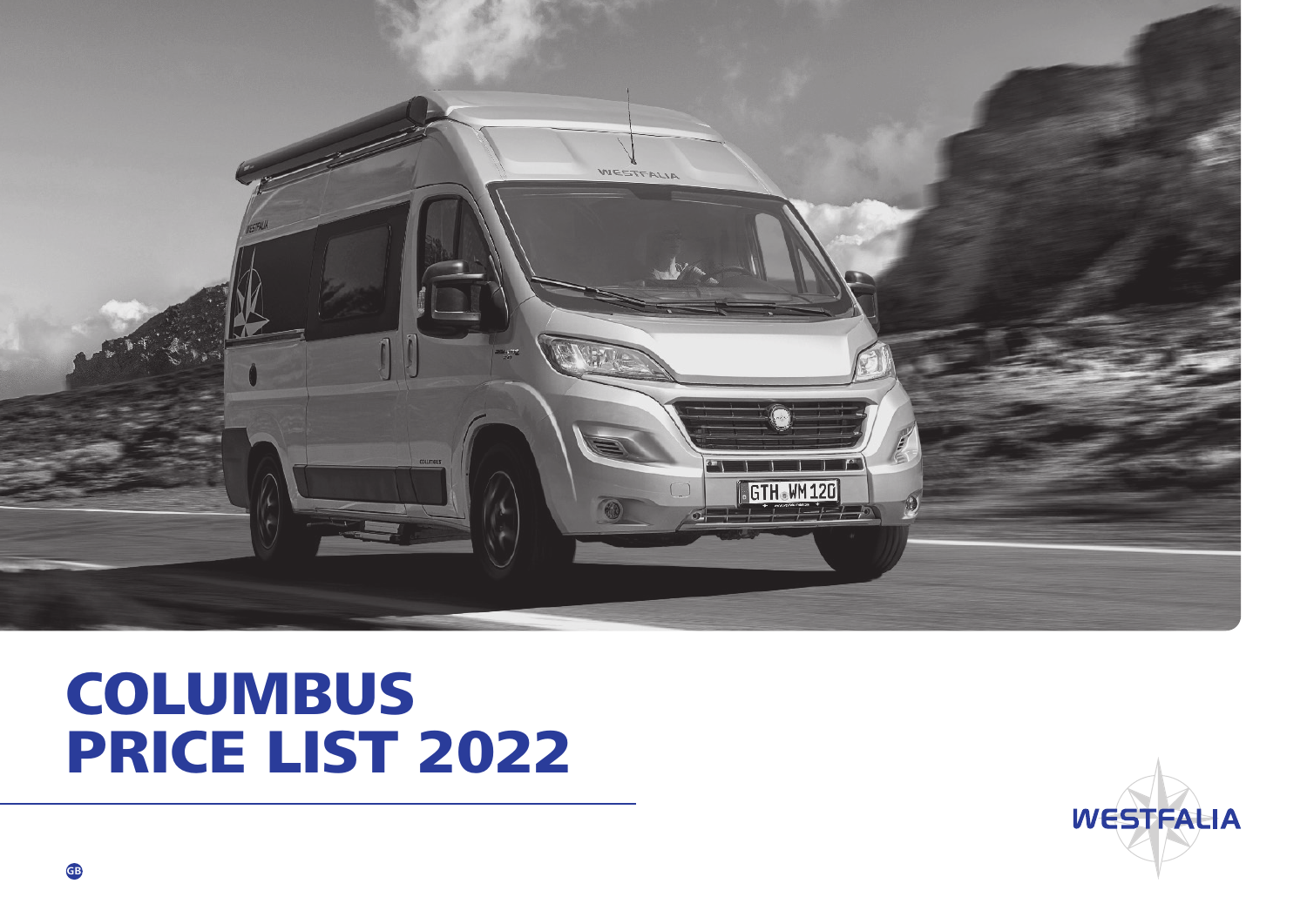#### BASE VEHICLE



| Engines and Gearboxes            | <b>Columbus</b><br><b>Columbus</b><br>540 D<br>601 D                   | <b>Columbus</b><br>641 E          |
|----------------------------------|------------------------------------------------------------------------|-----------------------------------|
| Fiat Ducato                      | L2H2<br>L4H2                                                           | L5H2                              |
| Engine                           | Multijet3 2.2 l<br>Multijet3 2.2 l<br>88 kW / 120 HP<br>88 kW / 120 HP | Multijet3 2.2 l<br>88 kW / 120 HP |
| Panel van with front-wheel drive | $\bullet$<br>$\bullet$                                                 | $\bullet$                         |
| Euro-6d final                    | $\bullet$<br>$\bullet$                                                 | $\bullet$                         |
| Manual gearbox                   | 6-speed<br>6-speed                                                     | 6-speed                           |
| Dimensions and Weights           |                                                                        |                                   |
| Length/Width/Height              | 5,413 / 2,050 /<br>5,998 / 2,050 /<br>2,600 mm<br>$2,600$ mm           | 6,363 / 2,050 /<br>2,600 mm       |
| Inside height 1,900 mm           | $\bullet$<br>$\bullet$                                                 | $\bullet$                         |
| Wheelbase                        | 3,450 mm<br>4,035 mm                                                   | 4,035 mm                          |
| Permissible total weight         | 3,500 kg<br>3,500 kg                                                   | 3,500 kg                          |
| Fuel tank 90 l                   | $\bullet$<br>$\bullet$                                                 | $\bullet$                         |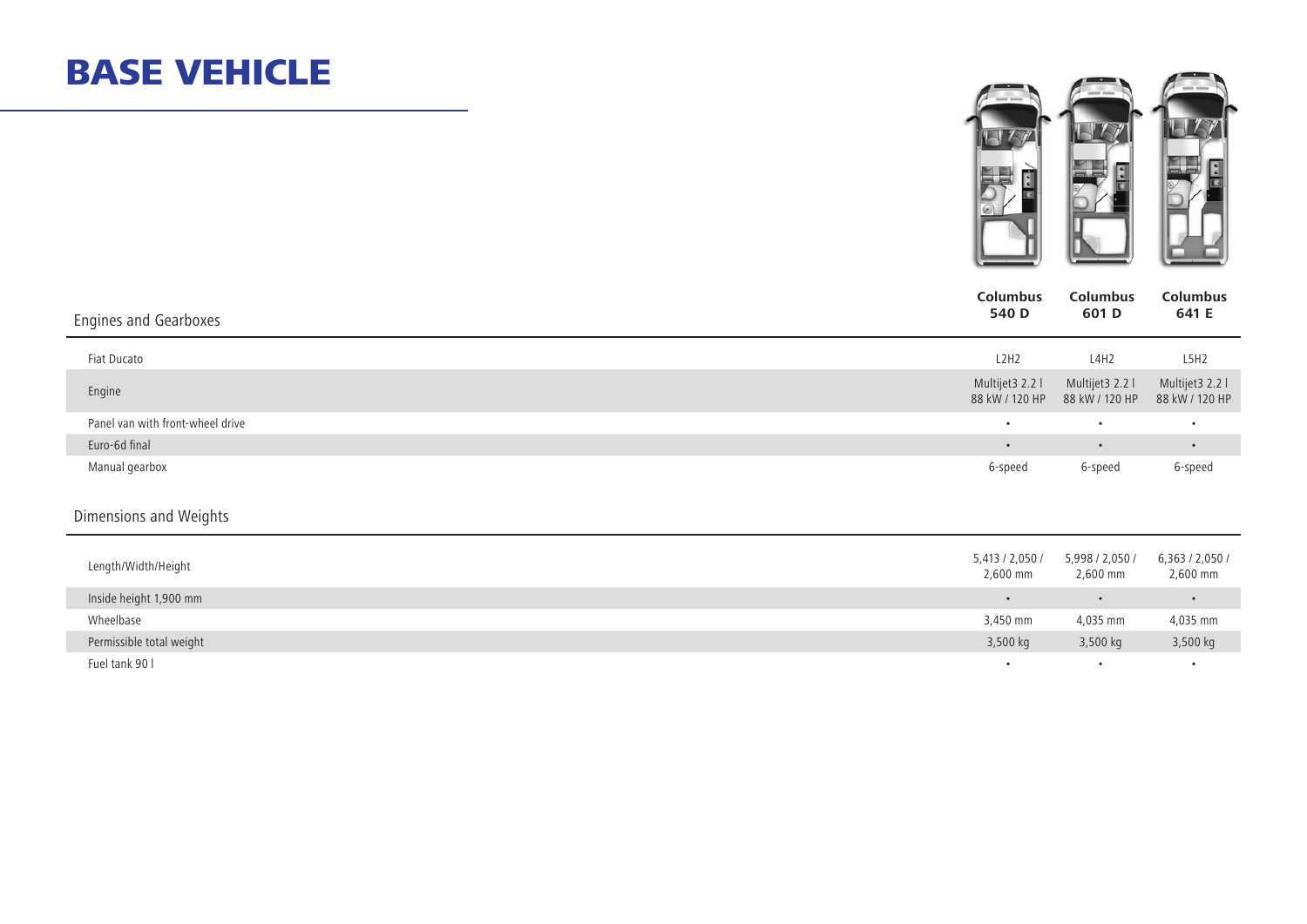#### STANDARD EQUIPMENT

| Standard Equipment Base Vehicle                                                                                                                                            | <b>Columbus</b><br>540 D | <b>Columbus</b><br>601 D | <b>Columbus</b><br>641 E |
|----------------------------------------------------------------------------------------------------------------------------------------------------------------------------|--------------------------|--------------------------|--------------------------|
| Centrally-controlled locking system with remote control and 2 keys                                                                                                         | ٠                        | $\bullet$                | $\bullet$                |
| Power-operated front windows                                                                                                                                               | $\bullet$                | $\bullet$                | $\bullet$                |
| Covers for seat base and seat box                                                                                                                                          |                          | $\bullet$                | $\bullet$                |
| Captain chair seats with double arm rests and integrated head-rest, height adjustment (driver seat), swivel brackets,<br>same fabric as the seat bench (fabric "Columbus") |                          |                          | $\bullet$                |
| Floor courtesy lights (white)                                                                                                                                              | ٠                        | $\bullet$                | $\bullet$                |
| Cup-holder                                                                                                                                                                 | $\bullet$                | $\bullet$                | $\bullet$                |
| Trim level in aluminium optic                                                                                                                                              | ٠                        | $\bullet$                | $\bullet$                |
| Tablet Holder incl. Twin-USB-Port                                                                                                                                          | $\bullet$                | $\bullet$                | $\bullet$                |
| Anti-lock braking system (ABS with electronic brake force distribution), mechanical brake assistant (MBA)                                                                  | ٠                        | $\bullet$                | ٠                        |
| Electronic immobilizer                                                                                                                                                     |                          | $\bullet$                | $\bullet$                |
| 12 V / 95 Ah Battery                                                                                                                                                       | ٠                        | $\bullet$                | $\bullet$                |
| Driver airbag                                                                                                                                                              | $\bullet$                | $\bullet$                | $\bullet$                |
| Passenger airbag                                                                                                                                                           | ٠                        | $\bullet$                | $\bullet$                |
| Manually operated air conditioning for driver cabin with designer covers and pollen filters                                                                                | $\bullet$                | $\bullet$                | $\bullet$                |
| Cruise Control                                                                                                                                                             | ٠                        | $\bullet$                |                          |
| Tire sealant with compressor                                                                                                                                               |                          | $\bullet$                | $\bullet$                |
| Tires 215 / 70 R 15 C                                                                                                                                                      | ٠                        | $\bullet$                | $\bullet$                |
| ESP Traction + with crosswind assist and trailer stability control                                                                                                         | $\bullet$                | $\bullet$                | $\bullet$                |
| Daytime running lights                                                                                                                                                     | ٠                        | $\bullet$                | $\bullet$                |
| Start&Stop System (not for 120 HP)                                                                                                                                         | $\bullet$                | $\bullet$                | $\bullet$                |
| Standard Equipment Westfalia Conversion                                                                                                                                    |                          |                          |                          |

| Floor with abrasion-proof plastic cover                                                                                                                                                                                             |  |  |
|-------------------------------------------------------------------------------------------------------------------------------------------------------------------------------------------------------------------------------------|--|--|
| Comfortable double seat bench with integrated seatbelts, Isofix-attachement points, fabric as driver and passenger seat, storage under seat bench                                                                                   |  |  |
| Comfortable transverse rear bed 1,300 / 1,150 x 1,970 mm, foldable, slidable and removable, comfortable cold foam mattresses<br>with mesh textile, breathable fabric and point elastic plastic spring elements and and helping step |  |  |
| Comfortable transverse rear bed 1,400 x 1,970 mm foldable and slidable, comfortable cold foam mattresses with mesh textile,<br>breathable fabric and point elastic plastic spring elements and and helping step                     |  |  |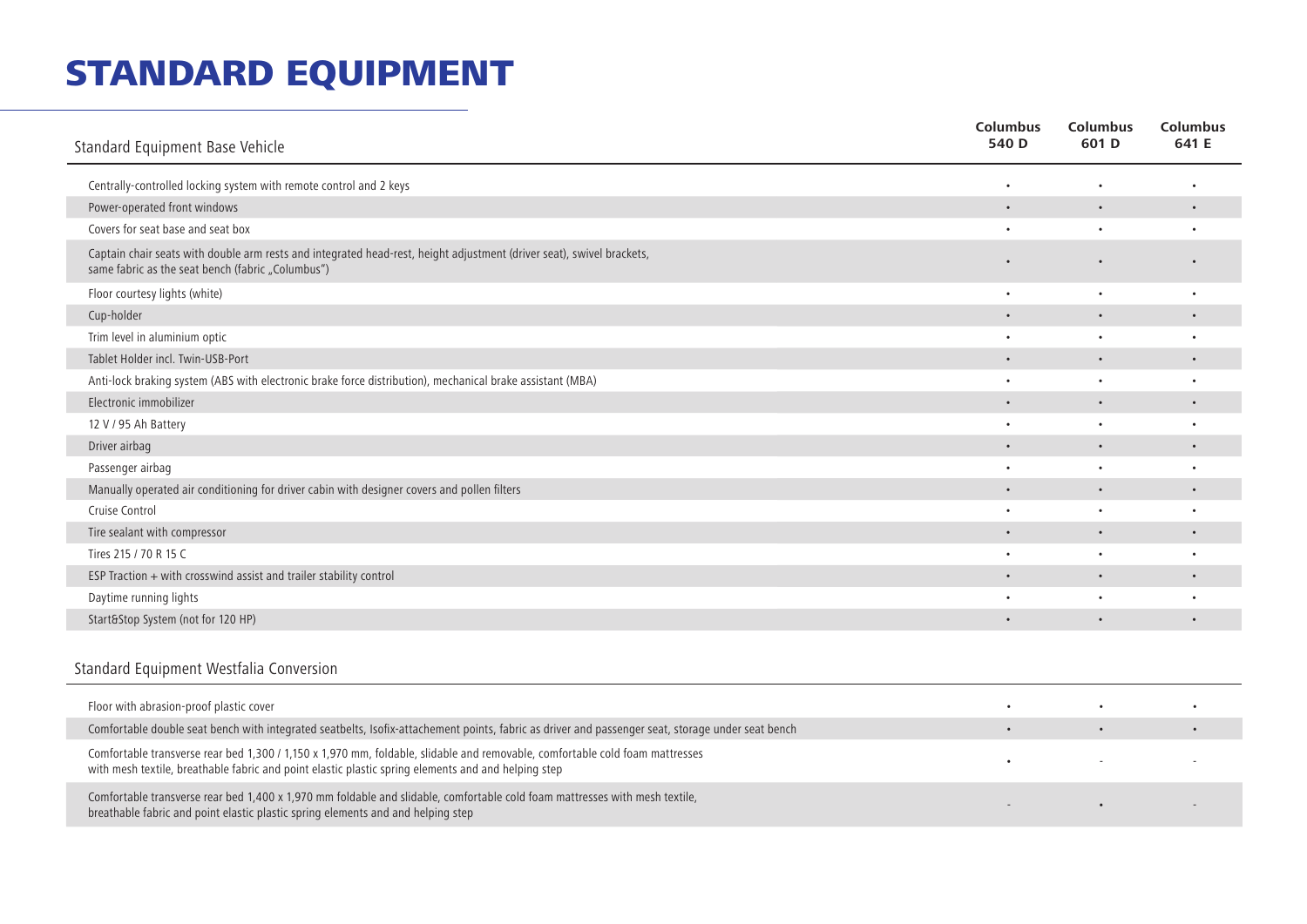#### STANDARD EQUIPMENT

| Standard Equipment Westfalia Conversion                                                                                                                                                                                                                                              | <b>Columbus</b><br>540 D | <b>Columbus</b><br>601 D | <b>Columbus</b><br>641 E |
|--------------------------------------------------------------------------------------------------------------------------------------------------------------------------------------------------------------------------------------------------------------------------------------|--------------------------|--------------------------|--------------------------|
| 2 comfortable single beds 2,000 / 1,850 x 750 mm and with insert between single beds (optional) 2,000/ 1,850 x 1,970 mm,<br>foldable and slidable, comfortable cold foam mattress with mesh textile, breathable fabric and point elastic plastic spring<br>elements and helping step |                          |                          |                          |
| Roof and side wall lining in the bed area with high-quality temperature and noise insulating velours cover                                                                                                                                                                           |                          |                          |                          |
| Table for living room                                                                                                                                                                                                                                                                |                          |                          |                          |
| Large power-operated entry step, automatically retracts when starting ignition                                                                                                                                                                                                       |                          | $\bullet$                |                          |
| 2-burner gas stove with piezo ignition and glass cover                                                                                                                                                                                                                               |                          |                          |                          |
| High-quality stainless steel sink, pivotable fitting                                                                                                                                                                                                                                 |                          |                          |                          |
| Easy-care High Pressure Laminate surface                                                                                                                                                                                                                                             |                          |                          |                          |
| High-qualitiy drawers with ball bearing glides and soft-close                                                                                                                                                                                                                        |                          |                          |                          |
| 65   compressor fridge (front side of kitchen)                                                                                                                                                                                                                                       |                          |                          |                          |
| 95 I compressor frigde with freezing compartment                                                                                                                                                                                                                                     |                          |                          |                          |
| Extensible kitchen working space                                                                                                                                                                                                                                                     |                          |                          |                          |
| Cutlery rack                                                                                                                                                                                                                                                                         |                          | $\bullet$                |                          |
| Wet bath with shower tub and 2 basin wastes                                                                                                                                                                                                                                          |                          | $\bullet$                |                          |
| Rotating Thetford cassette toilet                                                                                                                                                                                                                                                    |                          |                          |                          |
| Washbasin with high-quality tap, additional shower tap and suction feet                                                                                                                                                                                                              |                          |                          |                          |
| Mirrored bathroom cabinet                                                                                                                                                                                                                                                            |                          |                          |                          |
| Towel holder, toilet roll holder (Columbus 540 D: only toilet roll holder)                                                                                                                                                                                                           | $\bullet$                | ٠                        |                          |
| Easy access and exit through the back door with optimised handle position even when bed is in sleeping position                                                                                                                                                                      |                          |                          |                          |
| Floor cupboards in the rear bed area                                                                                                                                                                                                                                                 |                          |                          |                          |
| Rear storage room under the rear bed, can be enlarged variably by an arrangeable bed                                                                                                                                                                                                 |                          | $\bullet$                |                          |
| High-quality inside covers with integrated storage compartments                                                                                                                                                                                                                      |                          |                          |                          |
| Multi-functional cabinet behind seat bench (not in combination with bed behind seat bench)                                                                                                                                                                                           |                          | $\bullet$                |                          |
| Roof storage compartment with LED lights right side, above the kitchen                                                                                                                                                                                                               |                          |                          |                          |
| Roof storage compartment in rear transverse over bed                                                                                                                                                                                                                                 |                          |                          |                          |
| Roof storage compartments right and left over bed incl. individually controlled LED-spots (not on Columbus 540 D, only on right side)                                                                                                                                                |                          |                          |                          |
| Roof storage compartment left side above the seat bench, incl. LED lights; individually operated                                                                                                                                                                                     |                          | $\bullet$                |                          |
| Clothes rail behind the wet bath                                                                                                                                                                                                                                                     |                          |                          |                          |
| Stacking tray in kitchen                                                                                                                                                                                                                                                             |                          |                          |                          |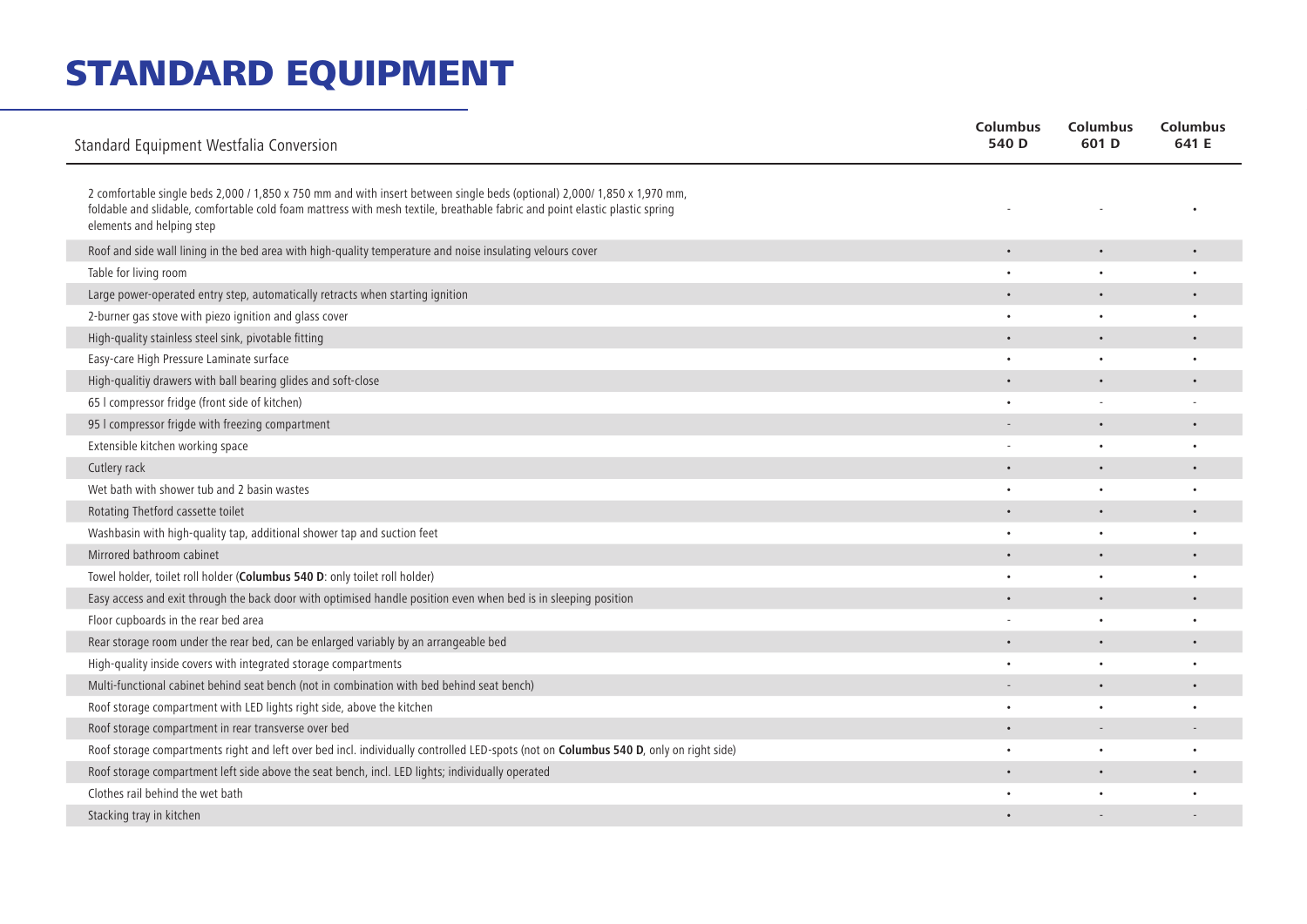#### STANDARD EQUIPMENT

| Standard Equipment Westfalia Conversion                                                                                                                                                               | <b>Columbus</b><br>540 D | <b>Columbus</b><br>601 D | <b>Columbus</b><br>641 E |
|-------------------------------------------------------------------------------------------------------------------------------------------------------------------------------------------------------|--------------------------|--------------------------|--------------------------|
| Integrated Dometic / Seitz S7P windows with privacy glassing, blinds and flyscreen, 2 windows in the rear doors,<br>1 side window front left-hand side next to seat bench and 1 in the sliding door   |                          |                          |                          |
| Integrated Dometic / Seitz S7P windows with privacy glassing, blinds and flyscreen, 1 side window right rear side,<br>1 side window front left-hand side next to seat bench and 1 in the sliding door |                          |                          |                          |
| 2x Remis-Top lift and tilt roof lights (400 x 400 mm), sleeping and living area, with integrated blind and flyscreen (not with optional pop-up roof),<br>1x S7P side window in bath                   |                          |                          |                          |
| 3x Remis-Top lift and tilt roof lights (400 x 400 mm), sleeping and living area, wet bath with integrated blind and flyscreen                                                                         |                          | $\bullet$                | $\bullet$                |
| Powerful hot water heating system, diesel-operated, 4.8 kW, with 4 convectors                                                                                                                         | $\bullet$                | $\bullet$                | $\bullet$                |
| Hot water boiler integrated in heating system                                                                                                                                                         | $\bullet$                | $\bullet$                | $\bullet$                |
| LED rail above cooker / kitchen, sliding door area                                                                                                                                                    | ٠                        | $\bullet$                | $\bullet$                |
| LED light in wet bath                                                                                                                                                                                 |                          |                          | $\bullet$                |
| Black decorative decals outside                                                                                                                                                                       |                          | $\bullet$                |                          |
| Westfalia central electronic system to control and monitor all on-board functions                                                                                                                     | $\bullet$                | $\bullet$                | $\bullet$                |
| On-board grid 12 / 230 V with battery charger, 1 powerful 95 Ah AGM battery                                                                                                                           |                          | $\bullet$                |                          |
| Gas installation with safety box for European gas bottles up to 6 kg                                                                                                                                  |                          |                          | $\bullet$                |
| Fresh water tank inside, approx. 100 l                                                                                                                                                                |                          | $\bullet$                | $\bullet$                |
| Grey water tank under the floor approx. 100 l                                                                                                                                                         | $\bullet$                | $\bullet$                | $\bullet$                |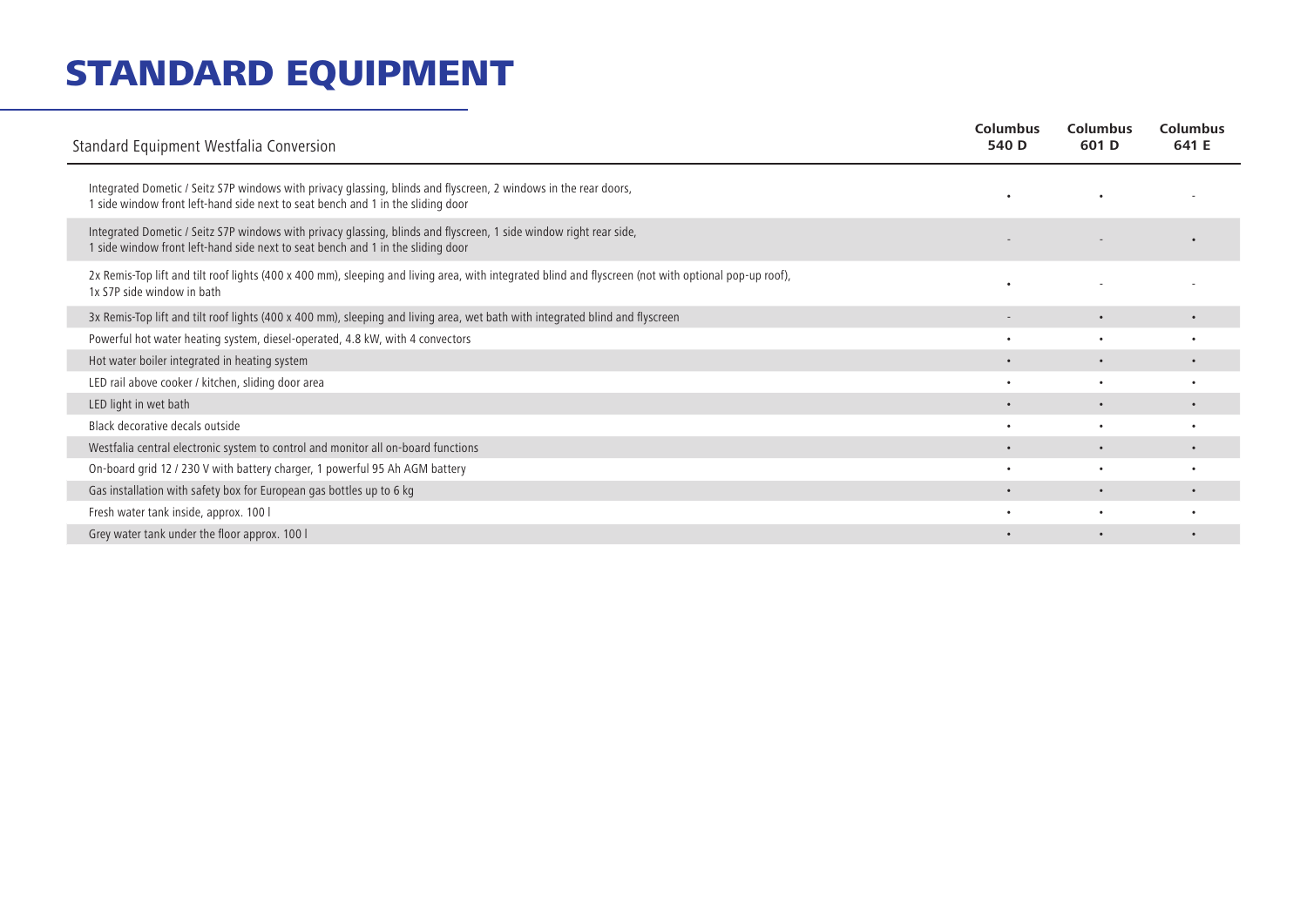## BASIC PRICE AND OPTIONAL EQUIPMENT

| <b>Engines and Gearboxes</b>                                                                                                                                                                                                                     | <b>Columbus</b><br>540 D     | <b>Columbus</b><br>601 D | <b>Columbus</b><br>641 E |
|--------------------------------------------------------------------------------------------------------------------------------------------------------------------------------------------------------------------------------------------------|------------------------------|--------------------------|--------------------------|
| 2.2   Multijet3 88 kW / 120 HP                                                                                                                                                                                                                   | £58,841.00                   | £62,079.00               | £63,028.00               |
| 2.2   Multijet3 104 kW / 140 HP                                                                                                                                                                                                                  | £60,835.00                   | £64,082.00               | £65,032.00               |
| 2.2   Multijet3 117 kW / 160 HP (Additional Weight: 15 kg)                                                                                                                                                                                       | £62,525.00                   | £65,763.00               | £66,712.00               |
| 2.2   Multijet3 132 kW / 180 HP (Additional Weight: 15 kg)                                                                                                                                                                                       | £63,266.00                   | £66,504.00               | £67,447.00               |
| Columbus Plus Pack                                                                                                                                                                                                                               | <b>Additional</b><br>weight* | Code                     | <b>Price</b>             |
| Heated windscreen incl. electrically adjustable outside mirrors                                                                                                                                                                                  | 1.5                          | 2PU                      | £452.00                  |
| Radio pre-installation in combination with loud speakers (driver's cab) and DAB antenna in right outside mirror                                                                                                                                  | $\overline{2}$               | 3J <sub>O</sub>          | £283.00                  |
| Dimmable LED electric package: flexible LED reading lamp, LED light lines in the roof storage compartment and LED light lines at light panel of the wet cell, rain<br>and LED light line above sliding door (dimmer and remote control included) | 2.5                          | <b>WZI13</b>             | £1,099.00                |
| Front fog lights with cornering function                                                                                                                                                                                                         | $\overline{a}$               | <b>LPZ</b>               | £181.00                  |
| Dashboard "Techno Trim"                                                                                                                                                                                                                          | $\overline{\phantom{a}}$     | 0XW                      | £103.00                  |
| Folding blind set for front and side windows                                                                                                                                                                                                     | 10                           | WZZ10                    | £627.00                  |
| Steering wheel and knob of gearshift lever made of leather                                                                                                                                                                                       | $\sim$                       | 320                      | £204.00                  |
| Charge booster 20A                                                                                                                                                                                                                               | 1.6                          | WZE19                    | £284.00                  |
| Flyscreen door                                                                                                                                                                                                                                   | 4                            | <b>WZI03</b>             | £379.00                  |
| Sum of individual items                                                                                                                                                                                                                          |                              |                          | £3,612.00                |
| You are saving: £1,282.00<br>Package price                                                                                                                                                                                                       | 23.6                         | VKD44                    | £2,330.00                |

#### Westfalia Innovation Package

| Electric Operation for Pop-Up Roof                                                                                                                   | 25 | WZD44 | £1,899.00 |
|------------------------------------------------------------------------------------------------------------------------------------------------------|----|-------|-----------|
| Solar Panel 350 WP for Pop-Up Roof                                                                                                                   | 10 | WZD55 | £2,658.00 |
| Skyview Panoramic Roof, in combination with pop-up roof for Columbus 601 D only with chassis 4.250 kg, for Columbus 641 E only with chassis 4.250 kg |    | WZD66 | £2,278.00 |
| Sum of individual items                                                                                                                              |    |       | £6,834.00 |
| $\rightarrow$ You are saving: £759.00<br>Package price                                                                                               | 50 | VKD33 | £6,076.00 |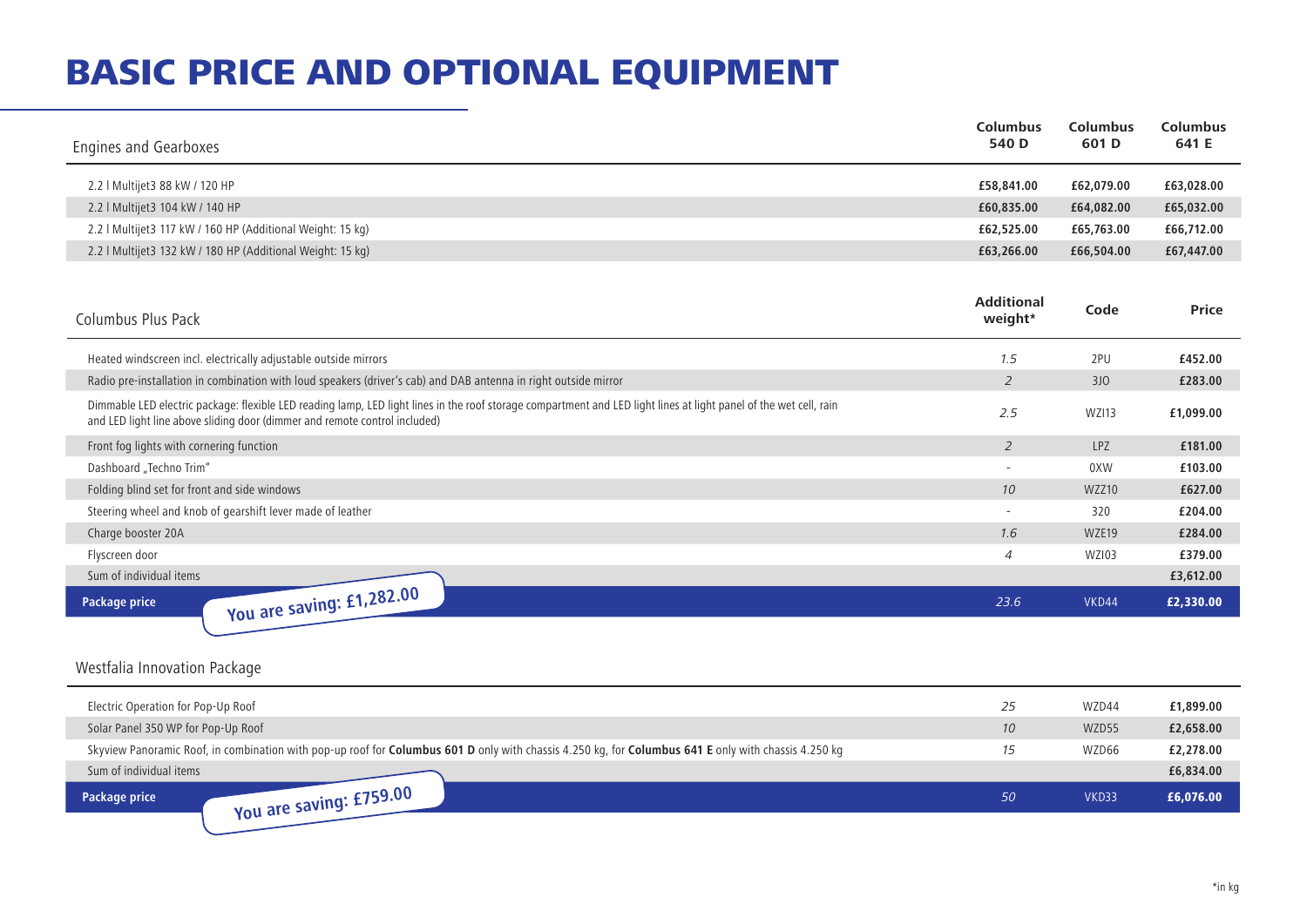| Fiat Safety Pack                                                                                                                                                                                                                                                                                                      | <b>Additional</b><br>weight* | Code                     | <b>Price</b>         |
|-----------------------------------------------------------------------------------------------------------------------------------------------------------------------------------------------------------------------------------------------------------------------------------------------------------------------|------------------------------|--------------------------|----------------------|
| Autonomous emergency brake control with pedestrian and cyclist detection                                                                                                                                                                                                                                              |                              |                          |                      |
| Lane Control (lane support system)                                                                                                                                                                                                                                                                                    |                              |                          |                      |
| Rain and dusk sensor                                                                                                                                                                                                                                                                                                  |                              |                          |                      |
| Traffic sign recognition and high beam recognition                                                                                                                                                                                                                                                                    |                              |                          |                      |
| <b>Package price</b>                                                                                                                                                                                                                                                                                                  |                              | 2PP                      | £904.00              |
| Optional Equipment Base Vehicle                                                                                                                                                                                                                                                                                       |                              |                          |                      |
|                                                                                                                                                                                                                                                                                                                       |                              |                          |                      |
| Maxi chassis for permissible total weight Columbus 3,500 kg (only in combination with 140 / 160 / 180 HP) axle load front axle 2,100kg / rear axle 2,400 kg (not for Columbus 540 D)<br>Maxi chassis for permissible total weight Columbus 4,250 kg (only in combination with 140/160/180 HP (not for Columbus 540 D) | 40<br>40                     | 295<br>VKH03             | £367.00<br>£1,519.00 |
| Removable trailer coupling (contains 4HB)                                                                                                                                                                                                                                                                             | 35                           | 960                      | £845.00              |
| Electrical preparation for trailer coupling                                                                                                                                                                                                                                                                           | $\mathcal{I}$                | 4HB                      | £249.00              |
| 9-speed automatic transmission, not with 120 HP, only with alloy wheels (code 1LR)                                                                                                                                                                                                                                    | 18                           | $\overline{\phantom{a}}$ | £3,503.00            |
| 16" alloy wheels for Light Chassis (bi-colour), only for manual transmission                                                                                                                                                                                                                                          | $\boldsymbol{\mathcal{S}}$   | 431                      | £791.00              |
| 16" alloy wheels for Light Chassis (matt black), only for manual transmission                                                                                                                                                                                                                                         | 8                            | 0R2                      | £791.00              |
| 16" alloy wheels for Light Chassis (bi-colour) with automatic transmission                                                                                                                                                                                                                                            | $-8$                         | 1LR                      | £565.00              |
| 16" alloy wheels for Maxi Chassis (bi-colour)                                                                                                                                                                                                                                                                         | -8                           | 1LR                      | £565.00              |
| Year-round tyres with M+S and snowflake label                                                                                                                                                                                                                                                                         |                              | <b>28T</b>               | £396.00              |
| Blind Spot Assist + cross movement detection (only with radio 2PY / 2PZ)                                                                                                                                                                                                                                              | $\mathcal{I}$                | XAN                      | £622.00              |
| Automatic auxiliary heater (Webasto)                                                                                                                                                                                                                                                                                  | 6                            | 205                      | £1,074.00            |
| External plastic wheel arch mouldings for Maxi chassis (not with painted bumpers)                                                                                                                                                                                                                                     | $\mathcal{I}$                | 4BJ                      | £0.00                |
| Uni paint Grigio Campovolo/Expedition grey (colour code 676)                                                                                                                                                                                                                                                          |                              | 5CL                      | £678.00              |
| Uni paint Lanzarote Grey (colour code 385)                                                                                                                                                                                                                                                                            | $\overline{\phantom{a}}$     | 5CK                      | £622.00              |
| Uni paint White (colour code 549)                                                                                                                                                                                                                                                                                     |                              | $\overline{\phantom{a}}$ | £0.00                |
| Painted front bumper for uni paint Lanzarote Grey                                                                                                                                                                                                                                                                     | $\overline{\phantom{a}}$     | $\overline{\phantom{a}}$ | £339.00              |
| Metallic paint: 632 Metallic Black, 691 Iron Grey, 113 Artense Grey                                                                                                                                                                                                                                                   | 2.5                          | 210                      | £904.00              |
| Special paint (not with painted front bumper and painted door handles)                                                                                                                                                                                                                                                | 2.5                          | $\sim$                   | £1,808.00            |
| Painted front bumper in vehicle colour (not for all colours)                                                                                                                                                                                                                                                          |                              | $\overline{\phantom{a}}$ | £339.00              |
| Skidplate in black                                                                                                                                                                                                                                                                                                    | $\overline{\phantom{a}}$     | 3YL                      | £51.00               |
|                                                                                                                                                                                                                                                                                                                       |                              |                          |                      |
| Skidplate in silver                                                                                                                                                                                                                                                                                                   |                              | 3YK                      | £51.00               |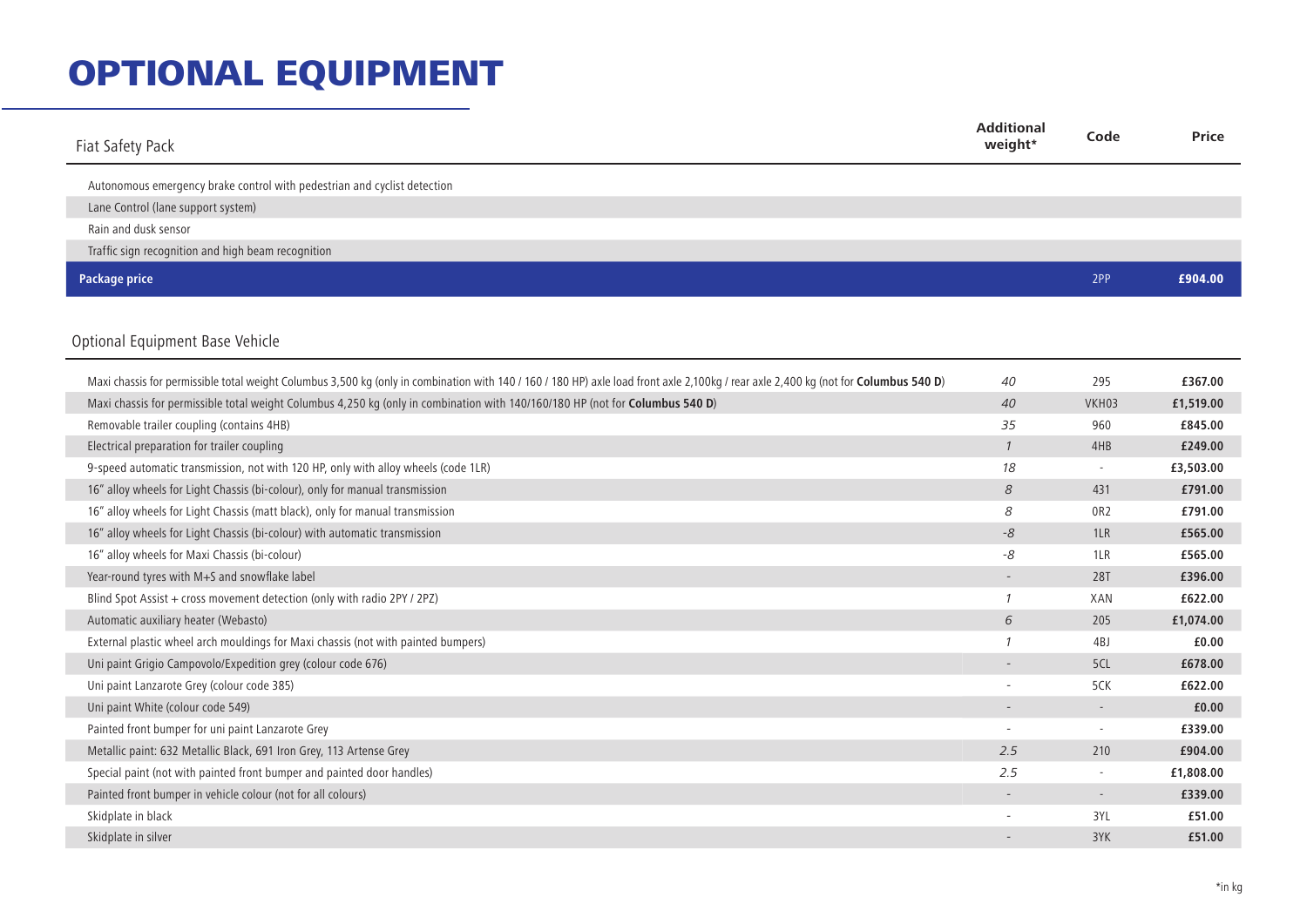| Optional Equipment Base Vehicle                                                                                                                                                      | <b>Additional</b><br>weight* | Code             | <b>Price</b> |
|--------------------------------------------------------------------------------------------------------------------------------------------------------------------------------------|------------------------------|------------------|--------------|
| Electrically foldable outside mirrors, heated                                                                                                                                        | $\mathcal I$                 | 341              | £193.00      |
| Rear park distance control system                                                                                                                                                    | $\mathcal{I}$                | 508              | £260.00      |
| Steering wheel controls for the radio (without factory fitted radio)                                                                                                                 | $\mathcal{I}$                | 5BH              | £104.00      |
| Radio Uconnect 5", DAB, Bluetooth, USB and Audio Streaming (incl. steering wheel with radio controls)                                                                                | 2.5                          | 2PX              | £656.00      |
| Radio with Touchscreen Uconnect 7" with DAB, Bluetooth, USB (incl. steering wheel with radio controls)                                                                               | 2.5                          | 2PY              | £961.00      |
| Radio with Touchscreen Uconnect 10" with DAB, Bluetooth, Navigation, USB, controls for automatic air condition<br>(incl. steering wheel with radio controls, ONLY with Automatic AC) | 2.5                          | 2PZ              | £1,865.00    |
| Full digital instrument cluster                                                                                                                                                      |                              | 2QF              | £554.00      |
| Backup camera (only in combination with radio 2PX, 2PY, 2PZ)                                                                                                                         | 2.5                          | 316              | £283.00      |
| Tyre pressure monitoring system                                                                                                                                                      | 1                            | 365              | £260.00      |
| Digital central rear view mirror (only with 316 and radio 2PY or 2PZ)                                                                                                                |                              | GRG              | £791.00      |
| Wireless charging pad                                                                                                                                                                | ÷.                           | <b>RFX / 2V7</b> | £249.00      |
| 230V socket in dashboard                                                                                                                                                             | $\overline{\phantom{a}}$     | <b>JKU</b>       | £193.00      |
| Telematic Box Module (further info available from your Westfalia Partner)                                                                                                            | $\overline{\phantom{a}}$     | RDG              | £452.00      |
| Electric parking brake                                                                                                                                                               |                              | 026              | £396.00      |
| Keyless Entry and go                                                                                                                                                                 |                              | GX4              | £498.00      |
| Rain & dusk sensor                                                                                                                                                                   | $\mathcal{I}$                | 051              | £226.00      |
| Gloss black grille with Westfalia-logo (not in combination with painted bumpers in black)                                                                                            | $\overline{\phantom{a}}$     | <b>MFF</b>       | £124.00      |
| LED Daytime running light                                                                                                                                                            |                              | LM1              | £339.00      |
| Full LED headlamps incl. swiping turn indicator and LED daytime running light                                                                                                        | $\overline{\phantom{a}}$     | 9WE              | £1,130.00    |
| Storage compartment instead of Cup Holder                                                                                                                                            | $\overline{\phantom{a}}$     | <b>VK004</b>     | £47.00       |
| Extra-charge for automatic air conditioning with pollen filter, in addition to manual air conditioning                                                                               | $\mathcal{I}$                | 140              | £442.00      |
| Spare wheel with fixation                                                                                                                                                            | 25                           | <b>VK003</b>     | £170.00      |
| Rear and front mud flaps (not for Maxi chassis)                                                                                                                                      | $\overline{4}$               | <b>VK002</b>     | £141.00      |
| Safety locking system "Dead Lock"                                                                                                                                                    | $-$                          | 064              | £159.00      |
| Anti-theft alarm system                                                                                                                                                              | 3                            | 213              | £284.00      |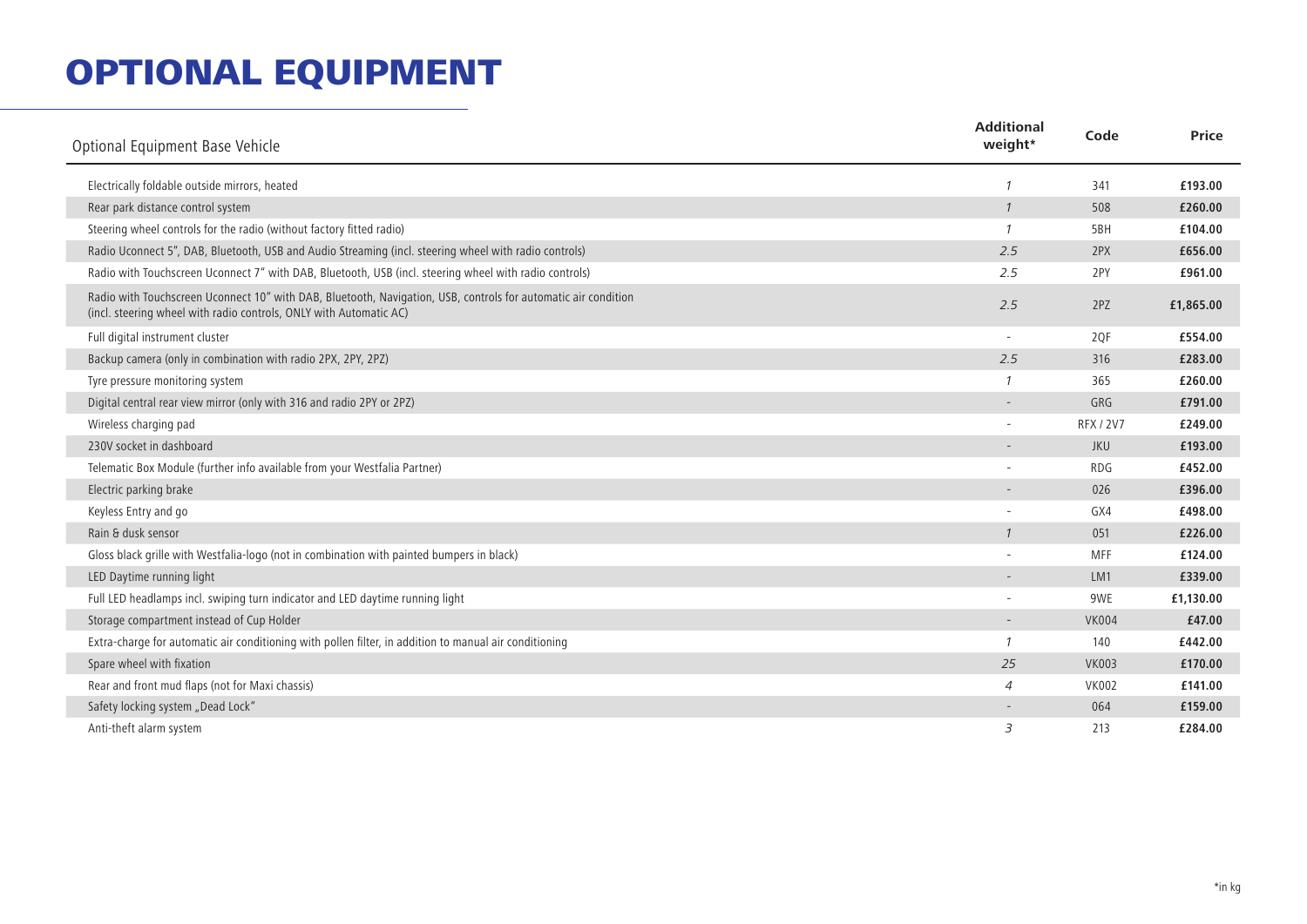| Optional Equipment Westfalia Conversion                                                                                                                                                                                             | <b>Additional</b><br>weight* | Code         | <b>Price</b> |
|-------------------------------------------------------------------------------------------------------------------------------------------------------------------------------------------------------------------------------------|------------------------------|--------------|--------------|
| Lounge Seat Bench (slideable) (only for Columbus 540 D)                                                                                                                                                                             | 12                           | <b>WZI55</b> | £360.00      |
| Alternative Cloth Roseland/titan black uni for driver and passenger seat and double seat bench                                                                                                                                      | $\mathcal{O}$                | WZIP1        | £141.00      |
| Leather seat cover for driver / passenger seat and double seat bench acc. to colour chart and order form                                                                                                                            | 12                           | WZIP2        | £2,753.00    |
| Leatherette seat covers for driver / passenger seat and rear double seat bench, available colours beige, brown, black (according to order form)                                                                                     | 5                            | WZIP7        | £1,225.00    |
| Insert between single beds to enlarge sleeping space (only for Columbus 641 E)                                                                                                                                                      | 8                            | WZZ04        | £465.00      |
| Front bed integrated to seat bench with cold foam mattress approx. 900 x 1,800 mm with breathable fabric (for Columbus 601 D and 641 E)                                                                                             | 15                           | WZI04        | £806.00      |
| Mirror door for wet bath                                                                                                                                                                                                            | $\overline{4}$               | <b>WZI25</b> | £379.00      |
| Outside shower hot / cold incl. shower head and suction foot                                                                                                                                                                        | 1.5                          | <b>VK001</b> | £245.00      |
| 2 loud speakers in sleeping zone                                                                                                                                                                                                    | $\mathcal{I}$                | <b>WZI11</b> | £170.00      |
| Extending table (small)                                                                                                                                                                                                             | $\overline{3}$               | <b>WZI34</b> | £284.00      |
| Extending table (large) (not for Columbus 540 D, for Columbus 601D and 641E only in combination with WZI04 bed on seat bench)                                                                                                       | 3.5                          | <b>WZI45</b> | £331.00      |
| Wood floor inlay shower - yacht design                                                                                                                                                                                              | $\overline{2}$               | <b>WZZ62</b> | £66.00       |
| Pop-up roof painted in body colour, with comfortable double bed with elastic plastic spring elements 2,000 x 1,350 mm, 2 LED reading lights,<br>ladder, fall protection, total vehicle height 2.70 m (not for Columbus 641 E)       | 85                           | WZD15        | £4,738.00    |
| Electric operation of pop-up roof (for <b>Columbus 601 D</b> only in combination with weight upgrade to 4,250 kg)                                                                                                                   | 25                           | WZA44        | £1,899.00    |
| Insulation system for pop-up roof (inside)                                                                                                                                                                                          | 5                            | <b>VK066</b> | £569.00      |
| Skyview Panoramic Roof, only with Columbus Plus Pack, in combination with pop-up roof for Columbus 601 D only with 4.25 t Maxi, for Columbus 641 E only with 4.25 t Maxi                                                            | 15                           | WZD66        | £2,278.00    |
| Big skylight Remis-Top 500 x 700 mm in living area with built-in blind and flyscreen instead of lift and tilt roof light 400 x 400 mm (not with pop-up roof)                                                                        | 3.5                          | WZD05        | £379.00      |
| Big skylight Remis-Top 500 x 700 mm in sleeping area with built-in blind and flyscreen instead of lift and tilt roof light 400 x 400 mm<br>(available only for Columbus 601 D, not with pop-up roof)                                | 3.5                          | WZD06        | £379.00      |
| Vent window LH in the rear (available only for Columbus 641 E)                                                                                                                                                                      | 5                            | WZE11        | £331.00      |
| 2 additional windows in rear doors (available only for Columbus 641 E; minus 3 cm bed length)                                                                                                                                       | 5                            | WZE03        | £436.00      |
| 1 additional powerful 95 Ah AGM battery                                                                                                                                                                                             | 30                           | <b>WZI02</b> | £284.00      |
| Preparation for SAT / SOLAR (wiring from battery compartment to storage compartment over dinette)                                                                                                                                   | 3                            | WZD10        | £179.00      |
| Automatic satellite dish with 19" monitor, Cytrac® DX Premium, flat antenna inkl. "Oyster®" TV (not with pop-up roof)                                                                                                               | 19                           | WZE10        | £3,513.00    |
| Solar module 100 WP (not with pop-up roof)                                                                                                                                                                                          | 12                           | WZD07        | £1,033.00    |
| Solar module 350 WP for pop-up roof                                                                                                                                                                                                 | 15                           | WZD55        | £2,658.00    |
| Altitude kit for diesel heating system (from about 2,000m)                                                                                                                                                                          | $\mathcal{I}$                | WZZ11        | £320.00      |
| Winter Package: Heated waste water tank, insulated rear door and sliding door and insulation mat for rear door, insulation mat for windscreen, additional convector<br>in the drivers cabin, floor heating incl. heated shower tray | 16                           | VKD04        | £1,651.00    |
| Front heated seats                                                                                                                                                                                                                  | $\overline{3}$               | <b>WZI05</b> | £521.00      |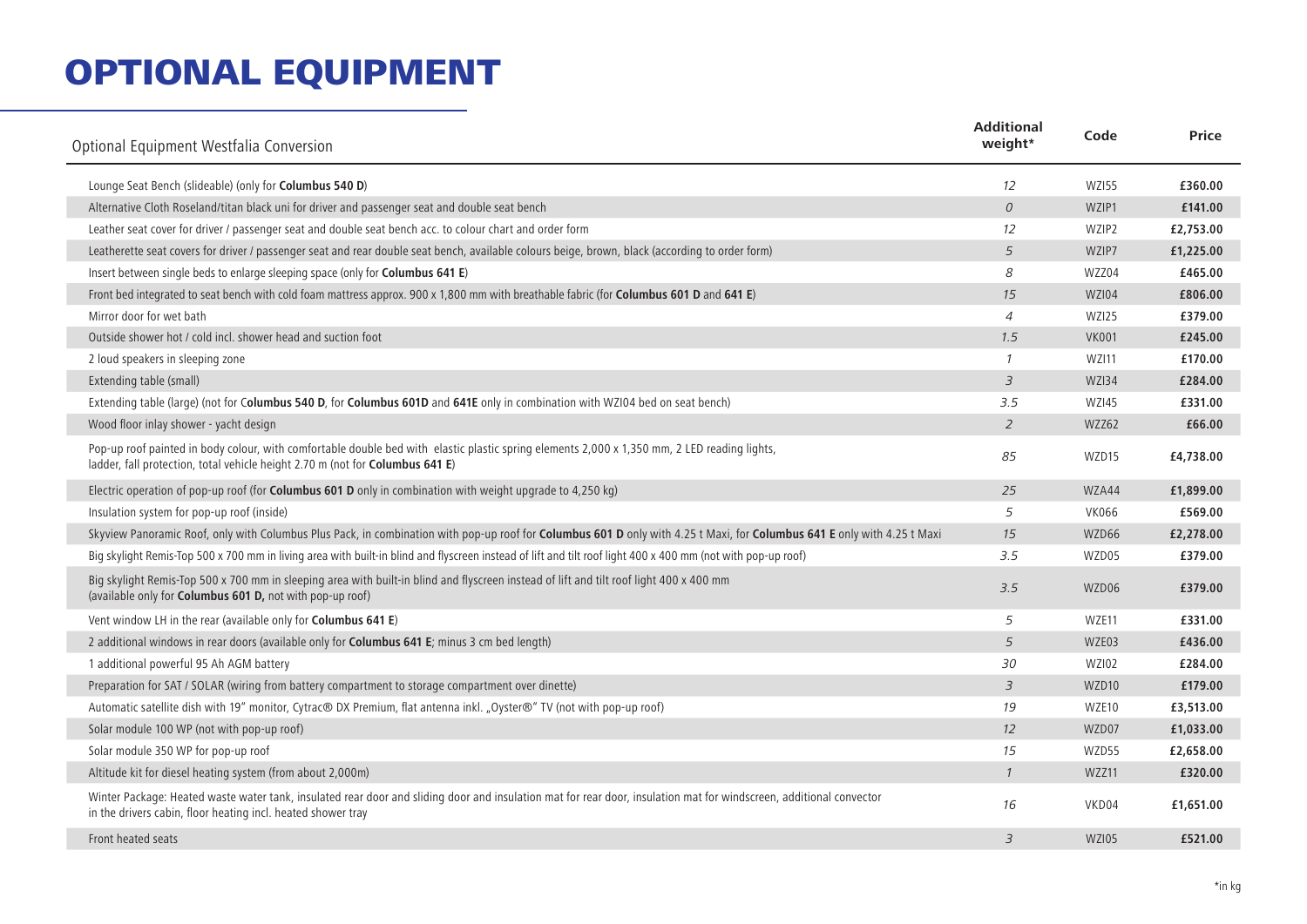| Optional Equipment Westfalia Conversion                                                                                                                                                       | <b>Additional</b><br>weight* | Code         | <b>Price</b> |
|-----------------------------------------------------------------------------------------------------------------------------------------------------------------------------------------------|------------------------------|--------------|--------------|
| Additional storage low positioned in kitchen area with high top mounted fridge with soft storage for spices<br>(only for Columbus 601 D and 641 E, on Columbus 601 D with additional storage) | 19                           | <b>WZI07</b> | £474.00      |
| Hanging suit bag under rear bed (only for Columbus 540 D and 601 D)                                                                                                                           |                              | <b>WZZ06</b> | £204.00      |
| Storage Pack: Raised rear bed (ca. 100 mm) and inverter 230 V, 350 W in rear (only for Columbus 601 D and 641 E)                                                                              | 3                            | WZZ49        | £379.00      |
| Storage partition (only for <b>Columbus 540 D</b> and <b>601 D</b> )                                                                                                                          | 1.5                          | WZZ47        | £94.00       |
| Storage net on seat bench (only for <b>Columbus 540 D</b> )                                                                                                                                   | 0.5                          | WZZ83        | £24.00       |
| Carpet in driving cab, black                                                                                                                                                                  |                              | WZZ42        | £151.00      |
| Carpet in passenger area, black                                                                                                                                                               | 3.5                          | WZZ44        | £189.00      |
| Awning Anthracite (max. possible lenghts for each model)                                                                                                                                      | 30                           |              | £949.00      |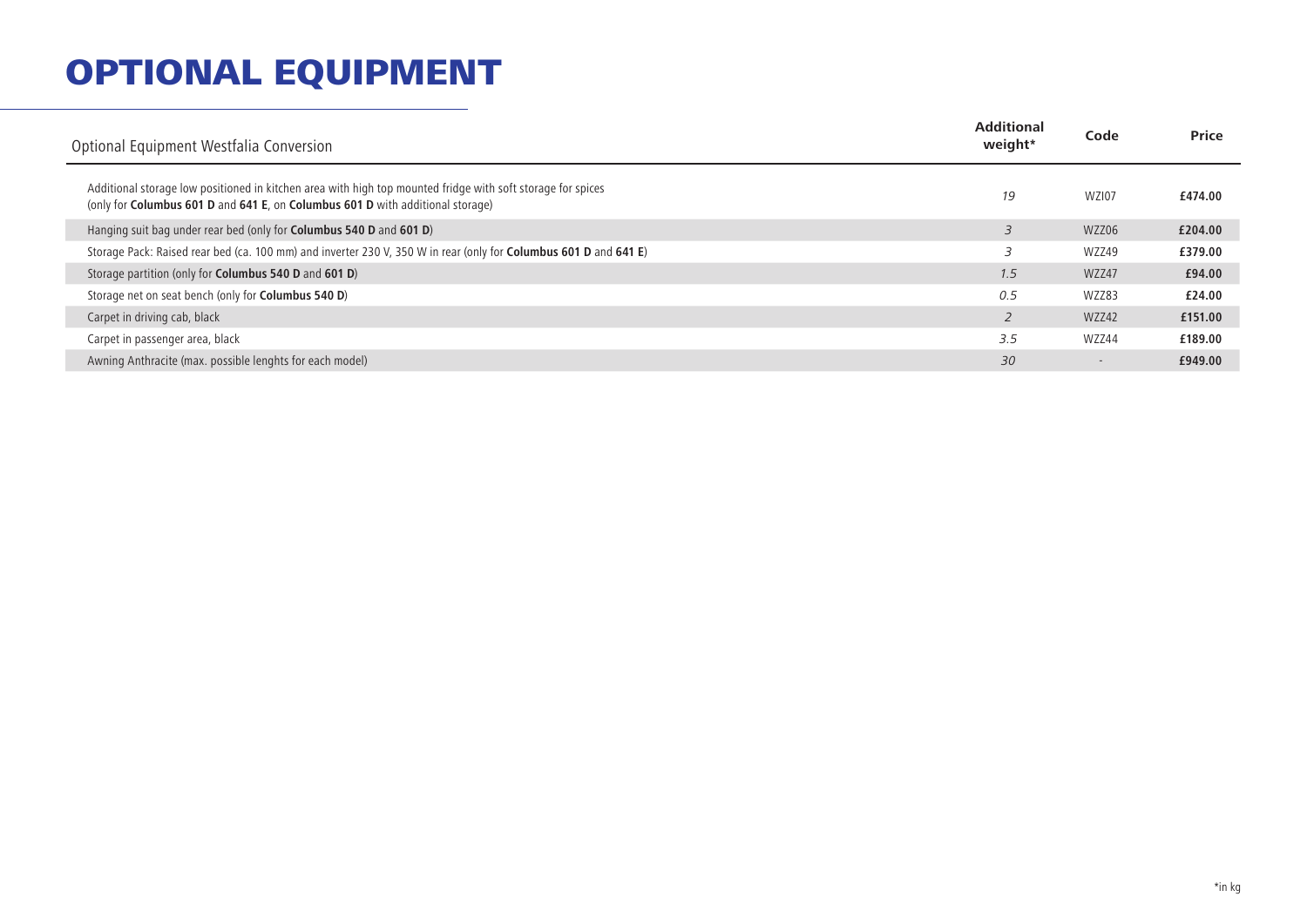#### MY DESIRED CONFIGURATION

| Equipment | Code | Price |
|-----------|------|-------|
|           |      |       |
|           |      |       |
|           |      |       |
|           |      |       |
|           |      |       |
|           |      |       |
|           |      |       |
|           |      |       |
|           |      |       |
|           |      |       |
|           |      |       |
|           |      |       |
|           |      |       |
|           |      |       |
|           |      |       |
|           |      |       |
|           |      |       |